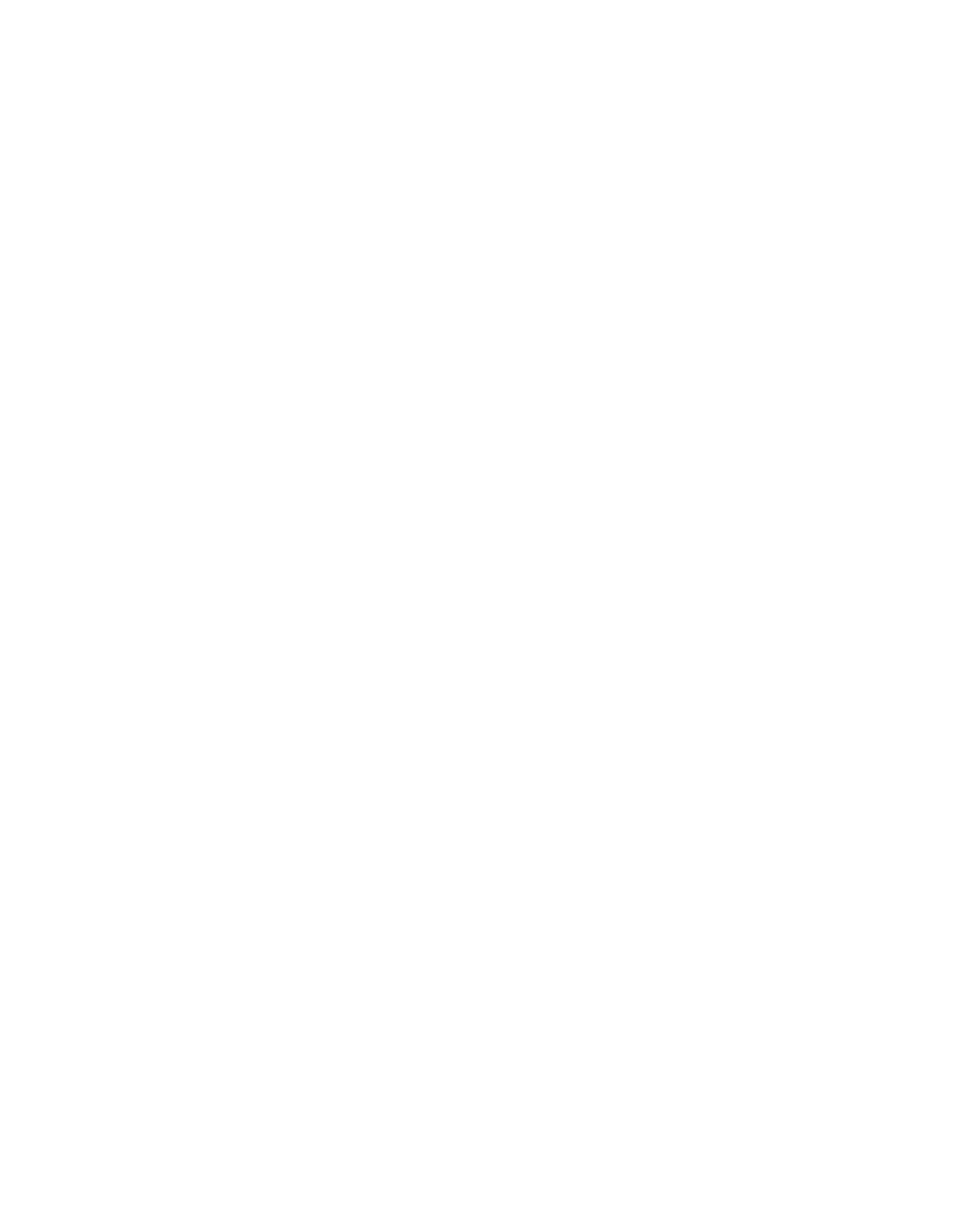# **TABLE OF CONTENTS**

# **GUIDE TO CENTRAL CLEANING SYSTEM DESIGN**

| 1.  | <b>MATERIAL TO BE HANDLED</b>                     | $\mathbf{1}$   |
|-----|---------------------------------------------------|----------------|
| 2.  | NUMBER OF VACUUM INLETS TO BE USED SIMULTANEOUSLY | $\mathbf{1}$   |
| 3.  | LAYOUT OF THE CENTRAL VACUUM SYSTEM               | $\overline{2}$ |
| 4.  | <b>PRESSURE LOSSES</b>                            | 3              |
| 4a. | HOSE AND TOOL FRICTION LOSS                       | 3              |
| 5.  | AIR FLOW REQUIRED FOR CLEANING                    | $\overline{4}$ |
| 6.  | SELECTION OF VACUUM POWER UNITS                   | $\overline{4}$ |
| 7.  | <b>DESIGNING A SYSTEM (EXAMPLE)</b>               | 5              |
| 8.  | PIPING/TUBING INSTALLATIONS                       | 9              |
| 8a. | <b>ELEVATION INSTALLATIONS</b>                    | 9              |
| 9.  | DIAGRAM OF EXAMPLE SYSTEM (FIGURE 1)              | 10             |
| 10. | <b>FRICTION LOSS (CHART I)</b>                    | 11             |
| 11. | <b>CONVEYING VELOCITIES (TABLE I)</b>             | 12             |
| 12. | DUTCH GOVERNMENT STUDY                            | 13             |
| 13. | <b>ELEVATION (CHART II)</b>                       | 14             |
| 14. | <b>TERMS AND DEFINITIONS</b>                      | 15             |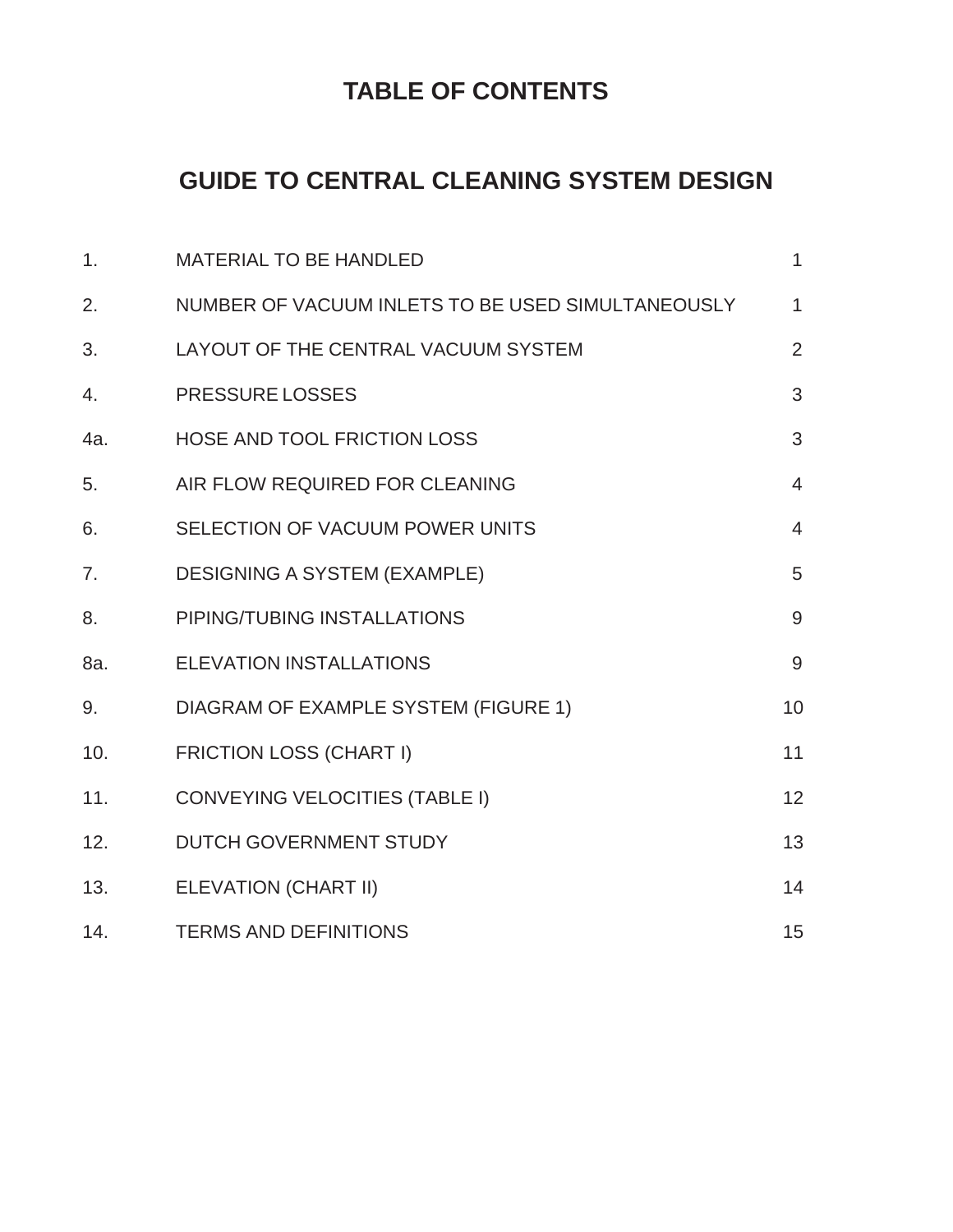# **GUIDE TO CENTRAL CLEANING SYSTEM DESIGN**

#### **INTRODUCTION:**

A central cleaning system is generally designed to pick up and convey dry and free flowing material that can enter and pass through the vacuum cleaning tool and hose. Also, the system should be designed to allow for a certain number of users. In order not to over-design or underdesign the central cleaning system, a number of things should be taken into consideration.

- Material to be handled
- Number of vacuum inlets to be used simultaneously
- Layout of system
- Pressure losses
- Air flow required for cleaning
- Selection of vacuum power units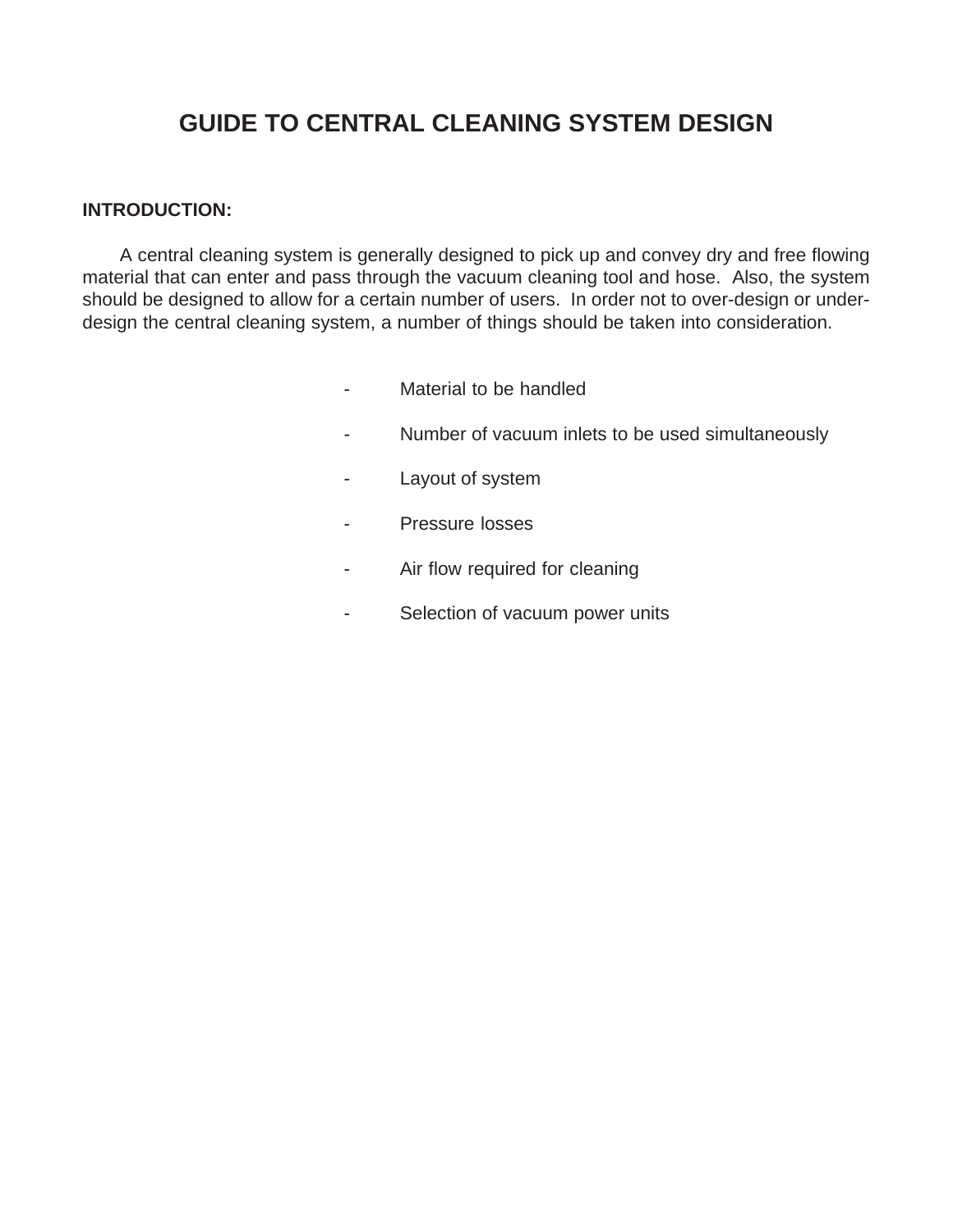#### **1. MATERIAL TO BE HANDLED**

The central vacuum system is capable of handling all dry granular material or low viscosity fluids; however, care should be taken in handling toxic, hygroscopic, or sticky materials.

The area to be cleaned or the amount of material to be moved will determine the size of the hose, wand, or tools necessary for the particular installation. For cleaning small areas or moving small amounts of material, a 1-1/4" hose and tools will suffice, but for larger volume or areas, it may be necessary to use 1-1/2" hose and tools. For special applications 2" diameter hose and tools may be required.

The size of hose and tools, in turn, help determine the size of the vacuum power unit necessary for the particular job.

## **2. NUMBER OF VACUUM OUTLETS TO BE USED SIMULTANEOUSLY**

The number of inlets in a given vacuum system has little to do with determining the size of power unit required for the installation. The number of inlets that will be in use at one time, however, does govern the design of the system.

If the vacuum system is primarily used for cleaning, the first thing to establish is the maximum number of operators available to use the system at one time. The next thing to consider would be the minimum number of operators required to do the necessary cleaning in the allotted time. The designer should keep in mind that cleaning with a central system is less time-consuming than other cleaning methods such as the use of brooms, mops, and portable cleaning units (see page 13 by the Dutch Government study on portables vs. central vacuumns). In one hour, one operator should be able to clean approximately 3000 square feet of smooth floor when using a central system if he does not encounter too many obstructions to be moved or swept around. Rougher floors, or ones with many obstructions, may require an hour for approximately 2000 square feet of floor space. The size of the particular cleaning system and how the operators will be using it will determine how many vacuum power units will be required and where they will be located.

**It is well to remember that if your estimate of operators using the system is to low, then the system you design will probably be underpowered and give unsatisfactory or poor service; however, if you overestimate the number of operators using the system, then the system's initial cost will be unnecessarily high.**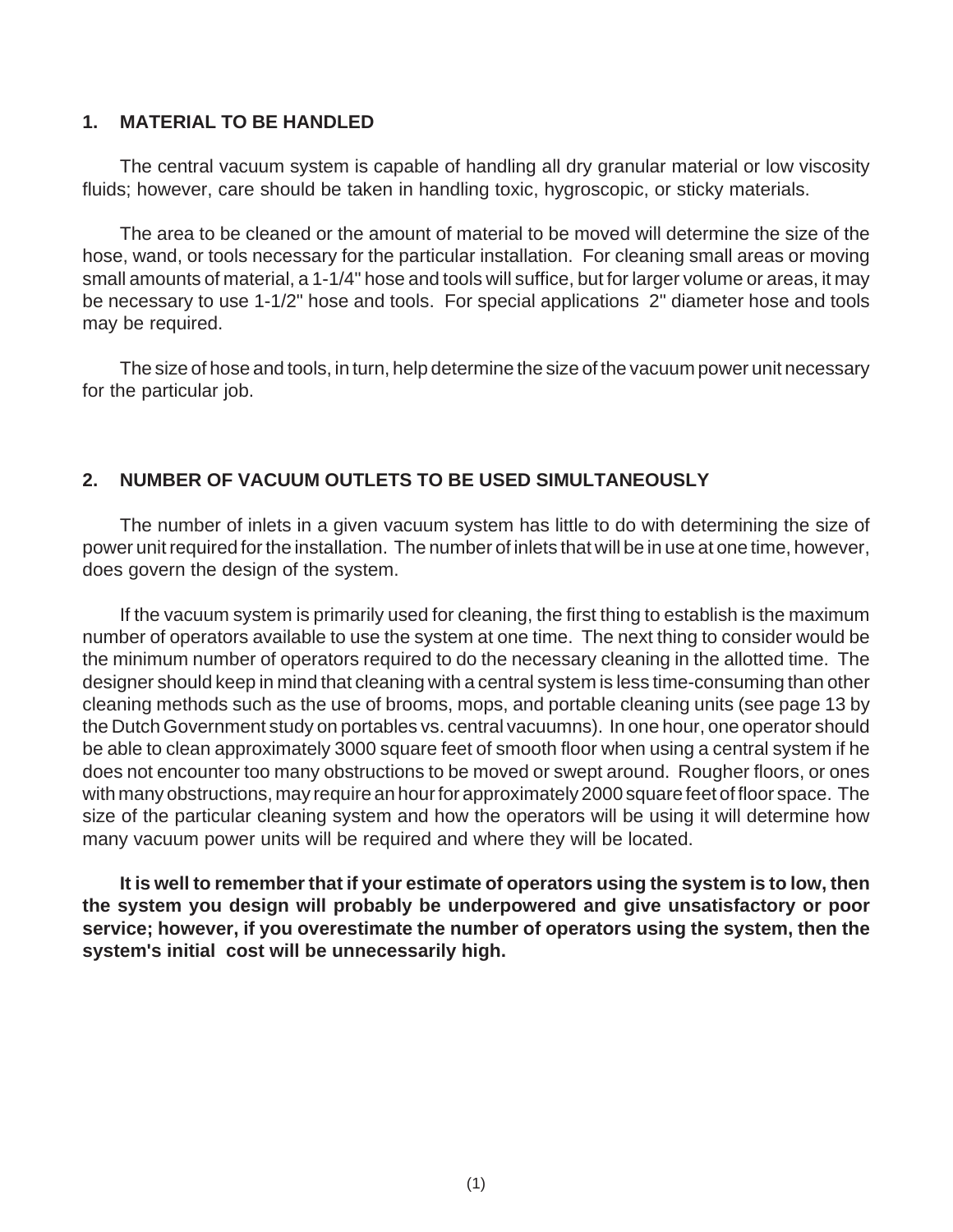#### **3. LAYOUT OF THE CENTRAL VACUUM SYSTEM**

The vacuum inlets should be located in accessible places so that they are convenient to the area to be cleaned. Actually, the more inlets available, the more convenient the system will be to use; however, the cost of the system will be unnecessarily increased if the inlets are installed where they are not absolutely necessary. The inlet should be spaced to allow for the 20% overlap in cleaning areas. If a 20 foot hose is to be used, the inlets should be spaced approximately 30 feet apart; if a 25 foot hose is used, inlets should be spaced approximately 30 feet apart; and if a 30 foot hose is used, the inlets should be spaced approximately 46 feet apart. In some areas, the figures may not hold due to obstructions such as furniture, walls, machinery, or storage cabinets.

It is always desirable to use the minimum length of hose possible, since it is easier to work with and store. It also will have less pressure loss in the hose and thus requires less vacuum to operate. A few extra wall inlets may make it possible to reduce the number or size of power units required for the installation. The cost of the extra piping and wall valves will have to be weighed against the cost of larger or additional power units.

The power units should be located in an area where they can be serviced conveniently and the piping should be laid out to require the minimum amount of pipe and fittings, thus minimizing the friction losses in the pipe and the cost of the installation. From the standpoint of friction losses in the pipe, it is better to use several feet of pipe rather than a 90 degree or 45 degree turn. It is also better from the friction standpoint to use a 45 degree bend rather than a 90 degree bend.

The size of the pipe to be used in the installation will depend on the volume of air flowing, so it is dependent upon the number of inlets that will be in use at any one time. It is good to maintain a velocitiy of air through the pipes greater than the minimum values given in Table II. In general, air flow through the pipes should be in the range of 2000 to 6000 feet per minute.

As a general rule, it is permissible to operate two 1-1/4" diameter hoses but only one 1-1/2" or 2" hose on a 2 inch diameter pipe line and a maximum of three 1-1/2" hose or five 1-1/4" hoses on a 3 inch diameter pipe line.

The piping should be laid out to minimize the possibility of filling the pipes with material. In large installations, provisions should be taken to see that there is a way of cleaning out the pipes if they do become clogged with materials that should not have been picked up.

**NOTE: 3-1/2 inch diameter pipe is referred to as 3 inch (inside) diameter pipe. The 2 inch diameter pipe has an inside diameter of approximately 1.875 inches so because of the small variations in outside/inside diameters and to make it easier to read the graphs we will use the 2 inch diameter.**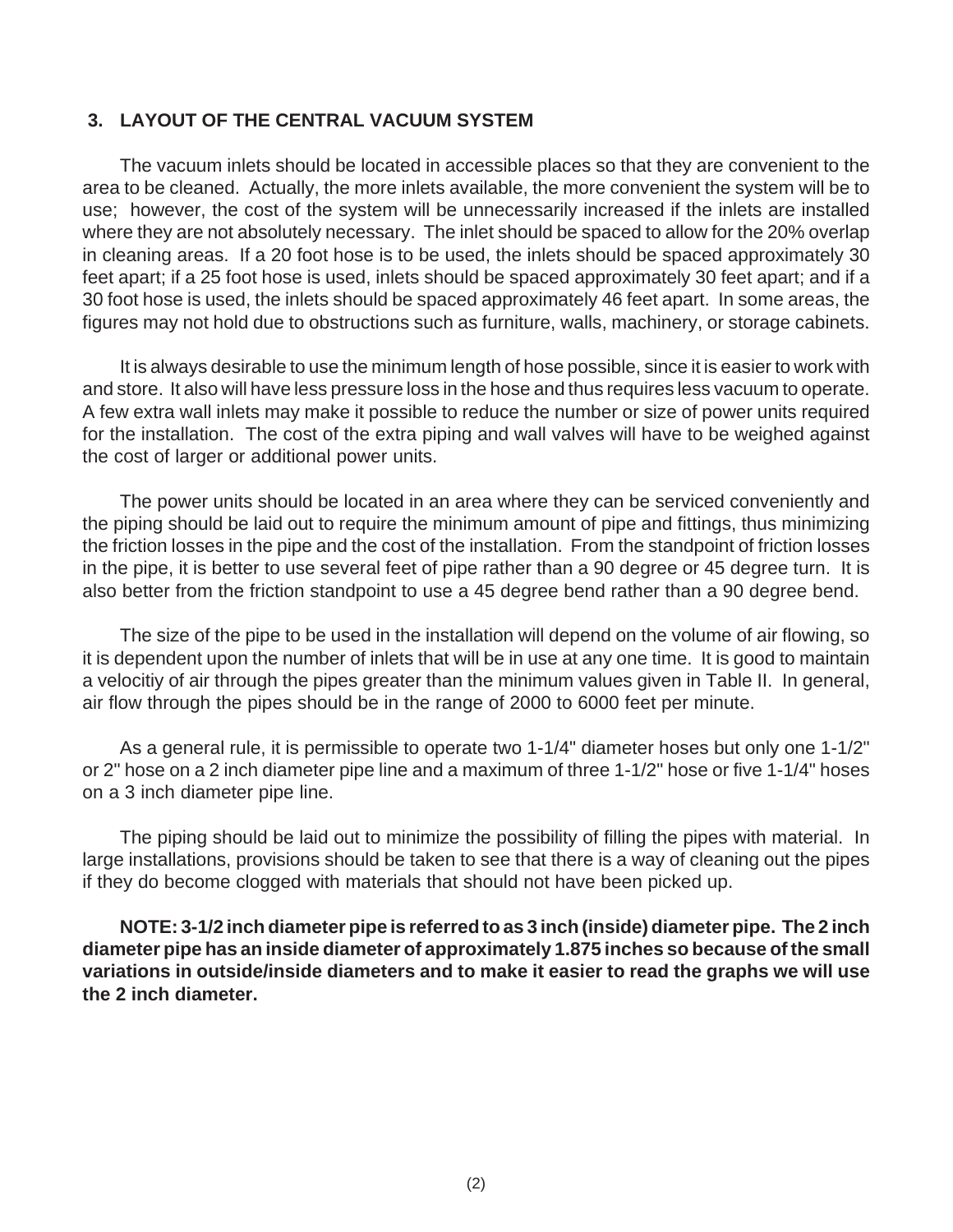In some installations, it will be necessary to install an automatic pressure release valve in the line so that the cleaning tools will not stick to the carpet or floors when only one inlet is being used or when the system is being used in a dental operation or barber shop. This valve must be installed at the end of the pipe run that is the **greatest distance from the unit** so that air velocity through the pipes will be great enough to carry the material being picked up.

# **4. PRESSURE LOSSES**

To select the proper vacuum power unit for the system, the total system loss (pressure drop or resistance) must be determined and is measured in water lift ("  ${\sf H}_2^{}$ O) or inches of mercury ("  ${\sf H}$ g) vacuum. The system losses consist of the following:

- A. Loss through the hose and tools
- B. Loss through the piping (straight runs and bends)
- C. Loss through the separator (s)

# **4a. HOSE AND TOOL FRICTION LOSS**

| 1. | Hose and Tool Friction Loss                                                                                                                            |                                 |                                  |
|----|--------------------------------------------------------------------------------------------------------------------------------------------------------|---------------------------------|----------------------------------|
|    | Hose size with tool                                                                                                                                    | <b>Friction Loses</b><br>(H, O) | or $("Hq)$                       |
|    | 1-1/4" $(25 \text{ feet } @ 40 \text{ CFM})$<br>1-1/4" (30 feet @ 80 CFM)<br>1-1/2" $(25 \text{ feet } @ 40 \text{ CFM})$<br>1-1/2" (30 feet @ 80 CFM) | 32"<br>34"<br>24"<br>26"        | 2.34"<br>4.65"<br>3.27"<br>3.56" |

## **NOTE: CFM is cubic feet per minute**

2. Friction loss in the line (tubing and piping) can be obtained from Chart I "Friction Loss Chart".

3. The friction loss through 45 degree and 90 degree elbows are higher than the loss through the same diameter of straight piping or tubing. The average friction loss for 2" tubing through 2" 45 degree and 90 degree elbows are equivalent to 5 feet and 10 feet of straight tubing, respectively. The average friction loss for 3" piping through 3" 45 degree and 90 degree elbows are equivalent to 7 feet and 12 feet of straight pipe respectively.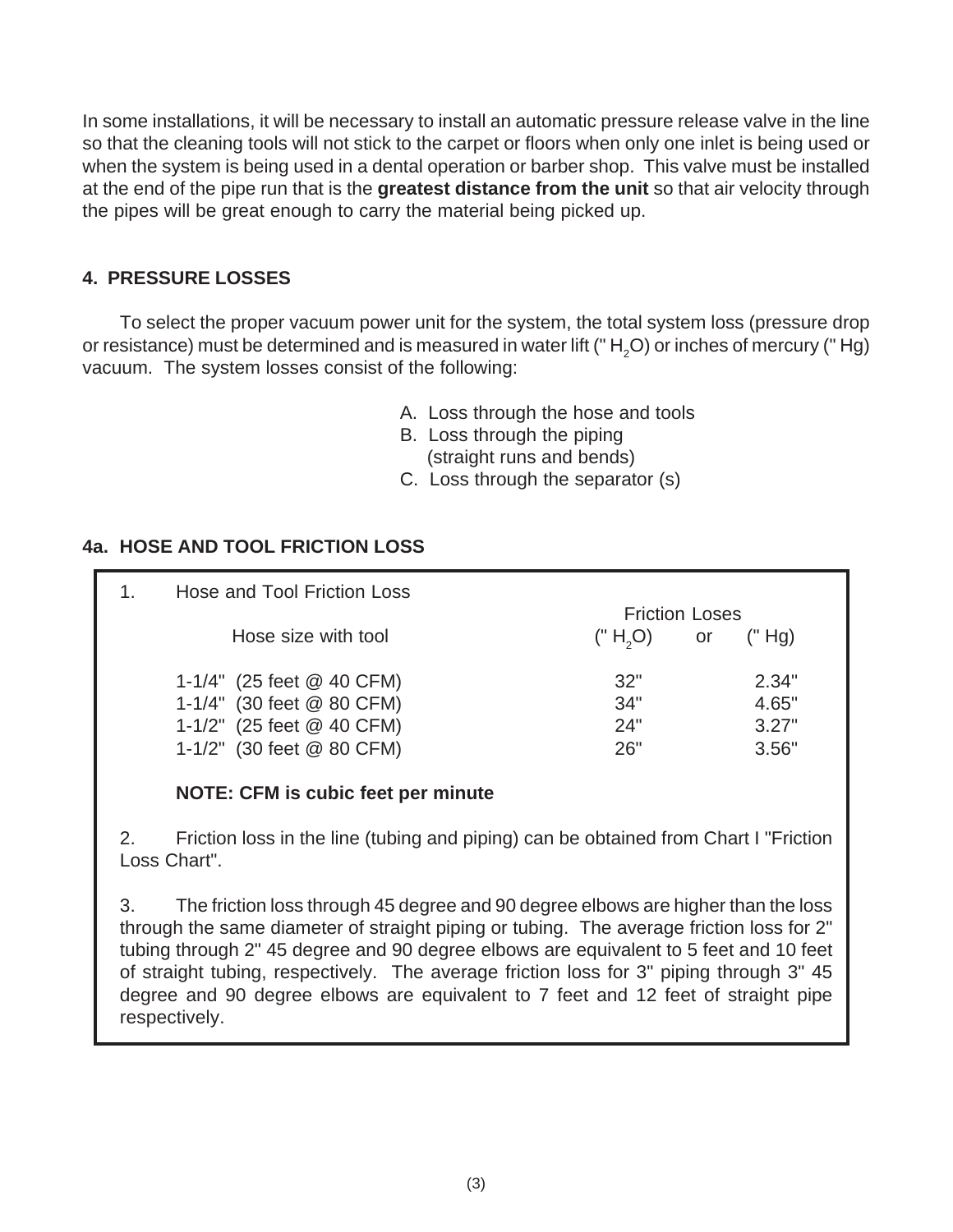## **5. AIR FLOW REQUIRED FOR CLEANING**

The hose diameter, the particle size and the quantity of material to be conveyed determines the air volume. The air required for each 1-1/4" cleaning tool is approximately 40 CFM; for each 1-1/2" cleaning tool approximately 80 CFM. However, for light cleaning, such as an office with carpets or wooden floors, the air flow can be reduced slightly. For heavier material, the air flow can be increased to suit the system requirements.

## **6. SELECTION OF VACUUM POWER UNITS**

The size or number of power units required for the installation will be determined by the amount of water lift and air flow required to make the system operate efficiently.

#### A) CR-1400 Series

The CR-1400 series power units are designed for one user only. In some cases when there is very light dust, two users may be used, but in this case please verify with the factory for proper use.

The P-2500/CR-1500 series power unit is designed for multiple users. Up to five operators at one time may use 1-1/4" cleaning hoses depending on the length of hose, type of tool used and type of floor to be cleaned (tile or concrete vs. high or low pile carpet) in a balanced system. Up to three operators at one time may use 1-1/2" cleaning hoses depending on the items listed above. It is important to contact the factory for assistance in designing when the maximum number of users may be used as outlined above.

#### B) Power Unit Reference

| <b>LMI</b>                                                                             | Main<br>Line Size | " $H2O$           | <b>CFM</b>                 |    | Sq. Ft. Length<br>of Run <sup>2</sup> | # of<br>Valves |
|----------------------------------------------------------------------------------------|-------------------|-------------------|----------------------------|----|---------------------------------------|----------------|
| CR-1400 Series <sup>1</sup>                                                            | 2"                | 112               | 210                        | *  | 250 Ft.                               | $10 - 15$      |
| P-2500 and CR-1500 Series                                                              | ***3"             | 100, 112 360, 410 |                            | ** | 450 Ft.                               | Up to $100$    |
| $\ast$<br>Up to a maximum of 12,000 sq. ft.<br>Up to a maximum of 80,000 sq. ft.<br>** |                   |                   | *** Internal pipe diameter |    |                                       |                |

**1** Must use 3 to 5 feet of metal tubing in the exhaust line coming out of the unit. It is recommended (CR-1400 Series only) to use the PF-200 muffler on this unit to reduce exhaust noise.

**2** Length of run is for equivalent feet of tubing. Please refer to page 3 , "Hose and Tool Friction Loss", for the calculation of equivalent feet of tubing.

NOTE: The above figures are approximate and is for reference only and not intended as a strict guide.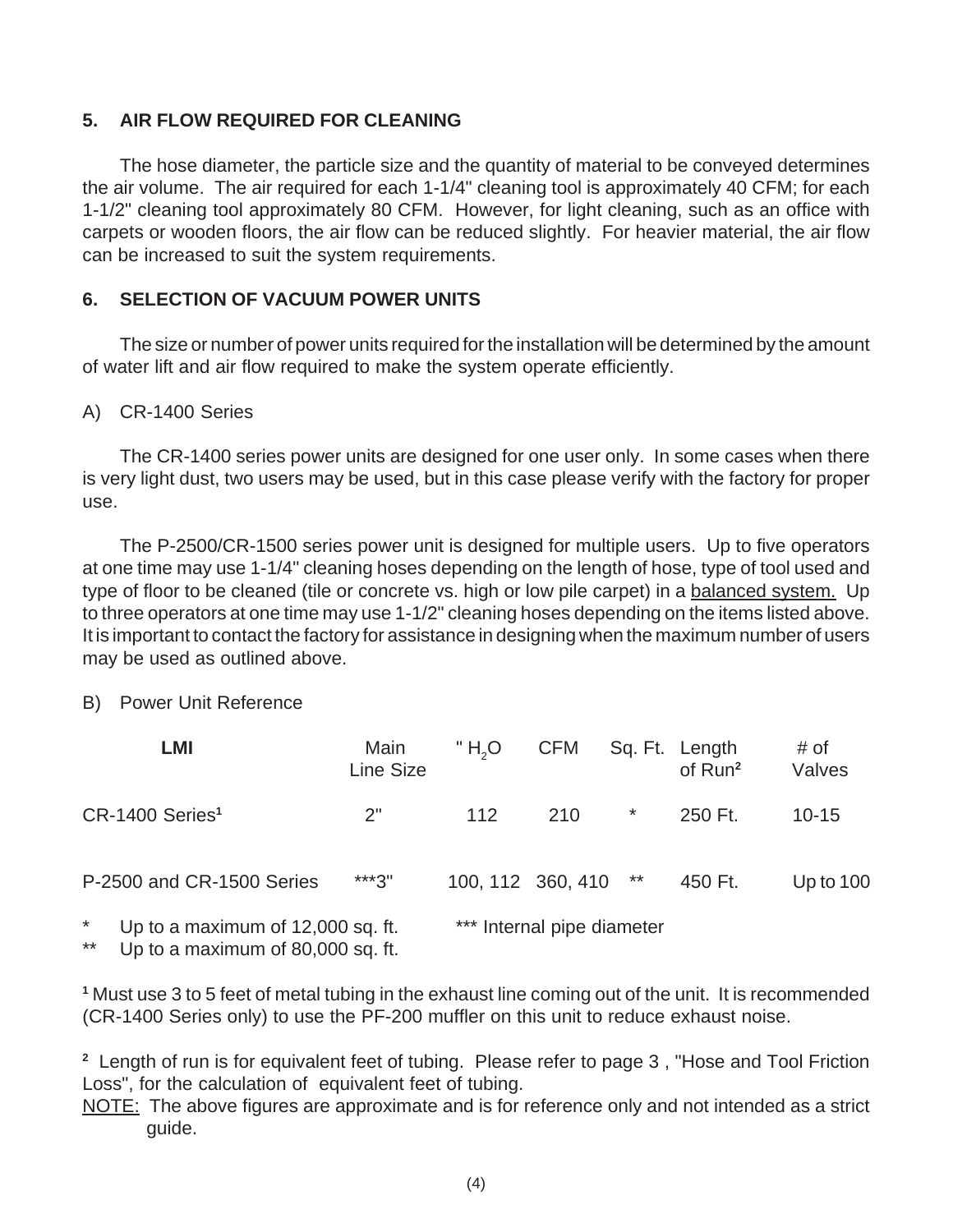#### C. Number of Units

In some cases when two users are required it may be more economical to use two CR-1400's (separate system) than one P-2500/CR-1500. Also, if one unit goes down for repair you could hook the working unit into the other system and still be able to clean for both areas.

The same applies for the P-2500/CR-1500. If a job requires a larger unit you may be able to use two or more P-2500/CR-1500 units by placing them in different cleaning zones and arrange them in such a way that you could connect one of the units into another zone and still clean both areas if one of the units goes down for repair.

### **7. DESIGNING A SYSTEM**

(example - See Figure 1 - Page 10)

Piping and tubing layout:

Legend: [7] - Inlet valves

 $\blacksquare$  -Inlet valves selected for calculation (A,B,and C)

Three Inlet valve locations have been selected for design purpose, to establish the friction losses as well as line sizes for the system. Inlet valves (A) and (B) are the farthest from the vacuum pump. Inlet valve (C) is located in a branch about equal distance to the vacuum pump. This selection of active Inlet valve locations will aid in designing the system with proper line sizes to insure the system capability. After looking over the requirements for this plant we have decided to use a 1-1/2" x 25 foot hose size and tools.

Conversion from inches of mercury (Hg) to inches of water (H<sub>2</sub>O) as follows: 1" Hg =  $13.62$ " H<sub>2</sub>O or  $1"$  H<sub>2</sub>O  $= 0.0734$ " Hg

LOSSES

## TOOL ENTRANCE AND HOSE AT POINT (A)

From paragraph 4, "Hose and Tool Friction Loss" when handling 80 CFM using a 1-1/2" x 25 foot hose the hoses and tool total friction loss is -------<u>1.76" Hg (24" H<sub>2</sub>O)</u>

Looking at Figure I at point (A), 80 CFM enters the system and flows to point (D). The total equivalent piping length from point (A) to point (D) is:

| 2" line            | 28 Ft. in length                         |
|--------------------|------------------------------------------|
| 2 - 90 Deg. Elbows | 20 Ft. in equivalent length              |
| <b>TOTAL</b>       | $\overline{48}$ Ft. in equivalent length |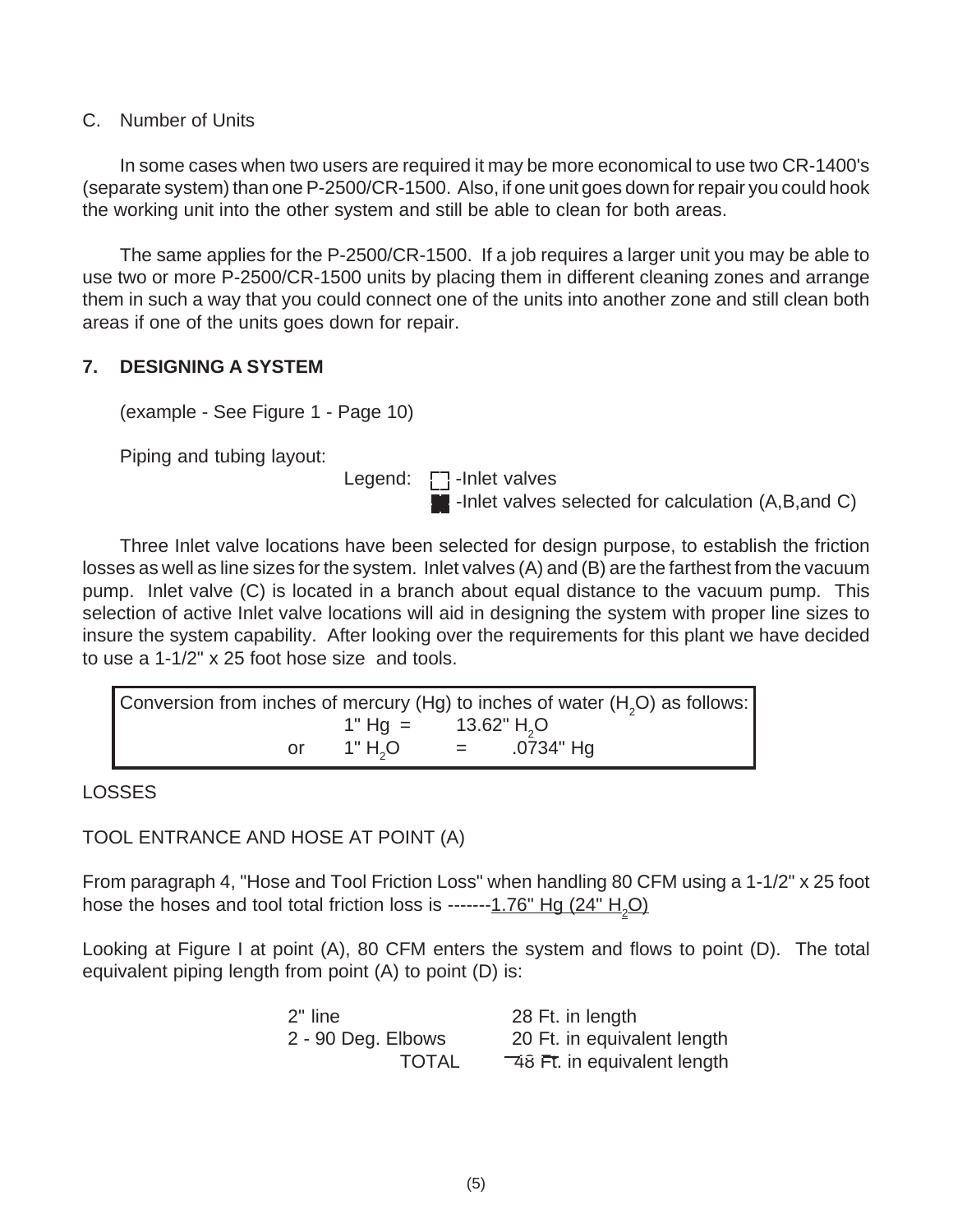From chart I "Friction Loss Chart", at 80 CFM and a 2" diameter line we read: 0.75" Hg loss/100 Ft. line or  $10.24"$  H $_{2}$ O loss/100 Ft. line

$$
\frac{48 \times 10.24}{100} = \frac{4.92'' \text{ H}_2\text{O} (0.36'' \text{ Hg})}{400}
$$

At point (D) to (F) we have:

| 3" line              | 198 Ft. in length            |
|----------------------|------------------------------|
| $0 - 90$ deg. elbows | 0 Ft. in equivalent length   |
| <b>TOTAL</b>         | 198 Ft. in equivalent length |

From Chart I "Friction Loss Chart" at 80 CFM and 3" diameter line, we read:

| or. | 0.18" Hg loss/100 Ft. line<br>1.29" H <sub>2</sub> O loss/100 Ft. line |  |                                        |
|-----|------------------------------------------------------------------------|--|----------------------------------------|
|     | 198 x 1.29<br>100                                                      |  | <u>2.55" H<sub>2</sub>O (0.19" Hg)</u> |

From Figure I

At point (B) 80 CFM enters the system. The total equivalent piping from (B) to (E) is as follows:

| 2" line            | 23 Ft. in length             |
|--------------------|------------------------------|
| 2 - 90 deg. elbows | 20 Ft. in equivalent length  |
| <b>TOTAL</b>       | 43 Ft. in equivalvent length |

From Chart I "Friction Loss Chart", at 80 CFM and a 2" diameter line we read:

 0.75" Hg loss/100 Ft. line or  $-$  10.24"  $\mathsf{H}_{\tiny 2} \mathsf{O}$  loss/100 Ft. line

> $43 \times 10.24$  =  $4.40" \text{ H}_2\text{O}$  (0.32" Hg) 100

At point  $(E)$  to  $(F)$  we have:

| 3" line             | 63 Ft. in length            |
|---------------------|-----------------------------|
| $1 - 90$ deg. elbow | 12 Ft. in equivalent length |
| <b>TOTAL</b>        | 75 Ft. in equivalent length |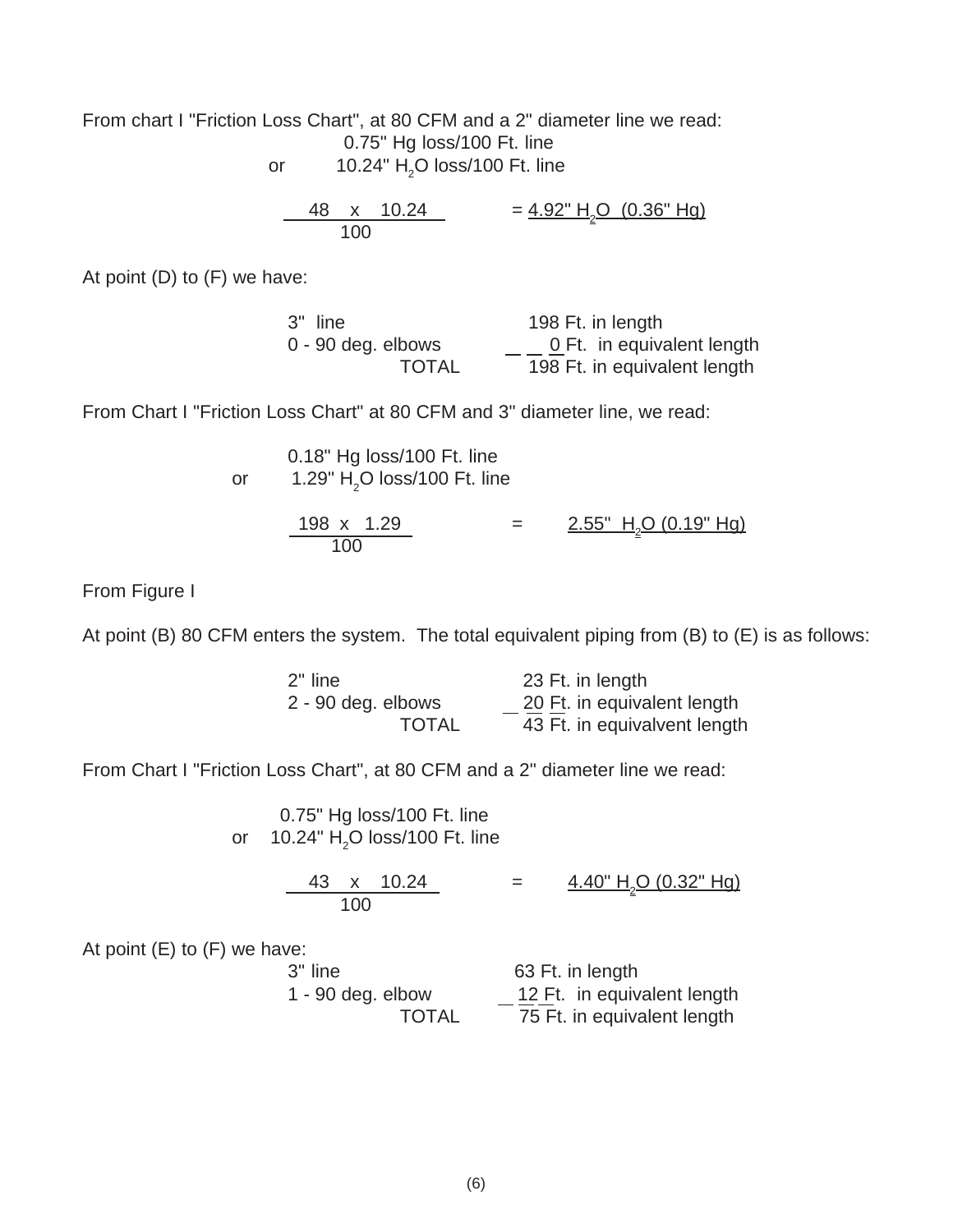From Chart I "Friction and Loss Chart", at 80 CFM and 3" diameter line we read:

$$
0.18" Hg loss/100 \text{ Ft. line}
$$
\nor

\n
$$
1.29" H2O loss/100 \text{ Ft. line}
$$

 $75 \times 1.29$  =  $0.97" \text{ H}_2\text{O} (0.07" \text{ Hg})$ 100

From Figure I at point (C) 80 more CFM enters the system. The total equivalent piping from (C) to (G) is as follows:

| 2" line            | 28 Ft. in length            |
|--------------------|-----------------------------|
| 2 - 90 deg. elbows | 20 Ft. in equivalent length |
| <b>TOTAL</b>       | 48 Ft. in equivalent length |

From Chart I "Friction Loss Chart" at 80 CFM and a 2" diameter line we read:

| or | 0.75" Hg loss/100 Ft. line<br>10.24" H <sub>2</sub> O loss/100 Ft. line |     |                                   |
|----|-------------------------------------------------------------------------|-----|-----------------------------------|
|    | 48 x 10.24<br>100.                                                      | $=$ | 4.92" H <sub>2</sub> O (0.36" Hg) |

From Figure I at point (F) 80 more CFM enters the system. This combines with the flow from point (B) (80 CFM + 80 CFM) for a total of 160 CFM at point (F). The equivalent piping length from (F) to (G) is:

| 3" line             | 20 Ft. in length            |
|---------------------|-----------------------------|
| $0 - 90$ deg elbows | 0 Ft. in equivalent length  |
| <b>TOTAL</b>        | 20 Ft. in equivalent length |

From Chart I "Friction Loss Chart" at 160 CFM and a 3" diameter line we read: 0.38" Hg loss/100 Ft. line or  $5.17" H<sub>2</sub>O loss/100$  Ft. line

> $20 \times 5.17$  =  $1.03'' H<sub>2</sub>O (0.08'' Hg)$ 100

From Figure I at point (G) 80 more CFM enters the system. This combines with a flow from points (A) and (B) (80 + 160) for a total of 240 CFM at point (G). The equivalent piping length from (G) to the separator inlet is:

| 3" line            | 94 Ft. in length             |
|--------------------|------------------------------|
| 3 - 90 deg. elbows | 36 Ft. in equivalent length  |
| <b>TOTAL</b>       | 130 Ft. in equivalent length |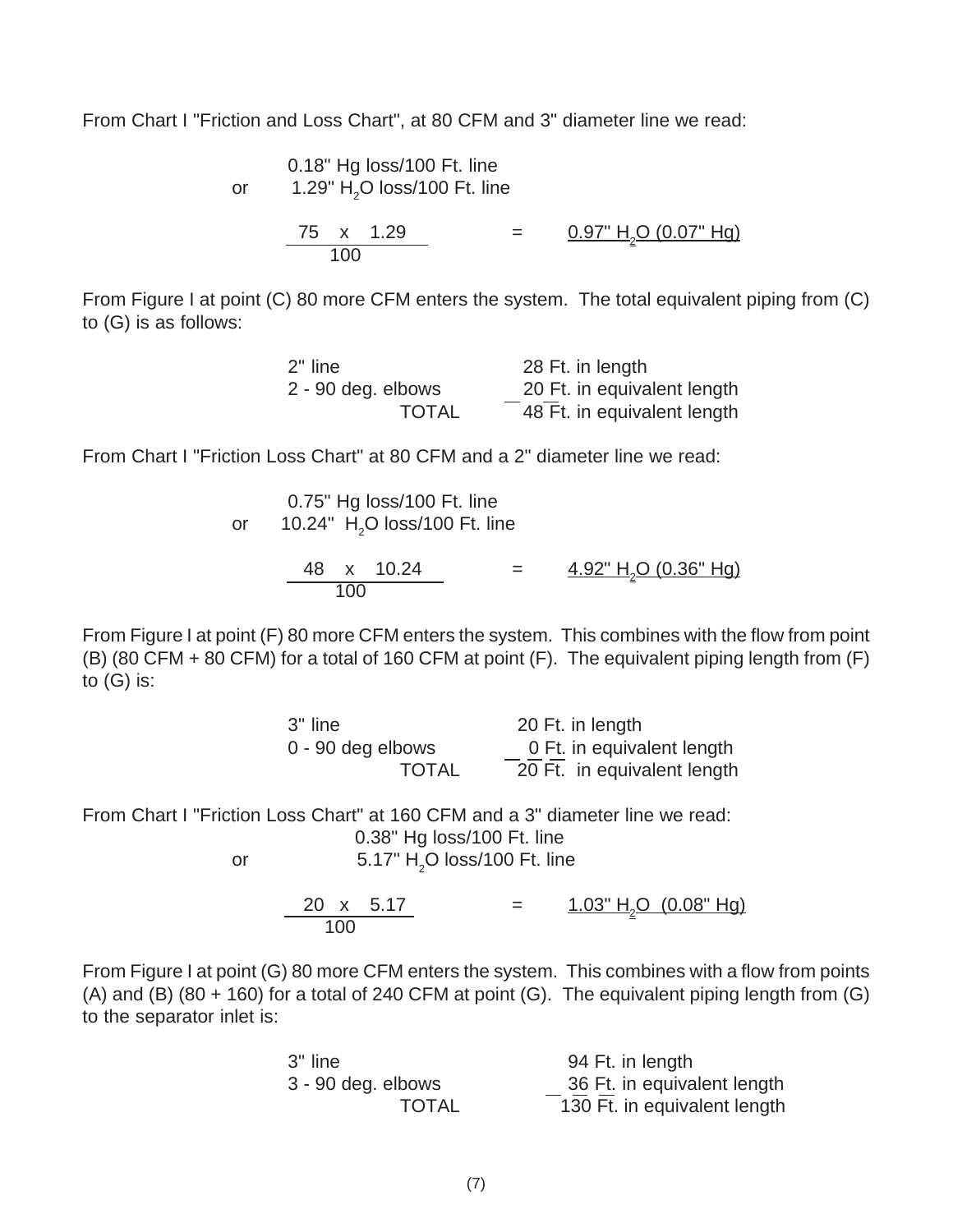From Chart I "Friction Loss Chart" at 240 CFM and a 3" diameter line we read: 0.90" Hg loss/100 Ft. line or  $12.26"$  H<sub>2</sub>O loss/100 Ft. line

> $130 \times 12.26$  =  $15.94" H<sub>2</sub>O (1.17" Hg)$ 100

Separator loss is added to the system loss. The loss is <u>3.40" H<sub>2</sub>O\_(0.25" Hg)</u>. In general, the line between the separator and the vacuum pump is insignificant for all practical purposes.

Therefore, the total friction loss for the system is:

| <b>TOTAL SYSTEM LOSS</b> | 62.13" $H2O$ | $(4.56"$ Hg) |
|--------------------------|--------------|--------------|

The total system air volume is determined by 80 CFM/1-1/2" diameter hose x 3 operators =  $240$ CFM.

The figure of 240 CFM (at standard conditions is 29.92" Hg and 68 deg F) is then multiplied by the ratio of the standard barometric pressure divided by the standard barometric pressure minus the vacuum pump inlet vacuum in inches of  ${\sf H_2O}$  to obtain the volume under <u>inlet vacuum condititons.</u>

> 240 x 29.92 = 283.2 ICFM 29.92 - 4.56

Therefore we select the P-2500/CR-1500 Series pump for the application:

P-2500/CR-1500 Unit 360 to 380 CFM Airflow 100"  $H_2$ O Water Lift  $\oslash$  sealed conditions

| Check: | 360 CFM > 283.2 ICFM                            |  |  |
|--------|-------------------------------------------------|--|--|
|        | 100" H <sub>2</sub> O > 62.13" H <sub>2</sub> O |  |  |

The P-2500/CR-1500 Series should be ok for this application.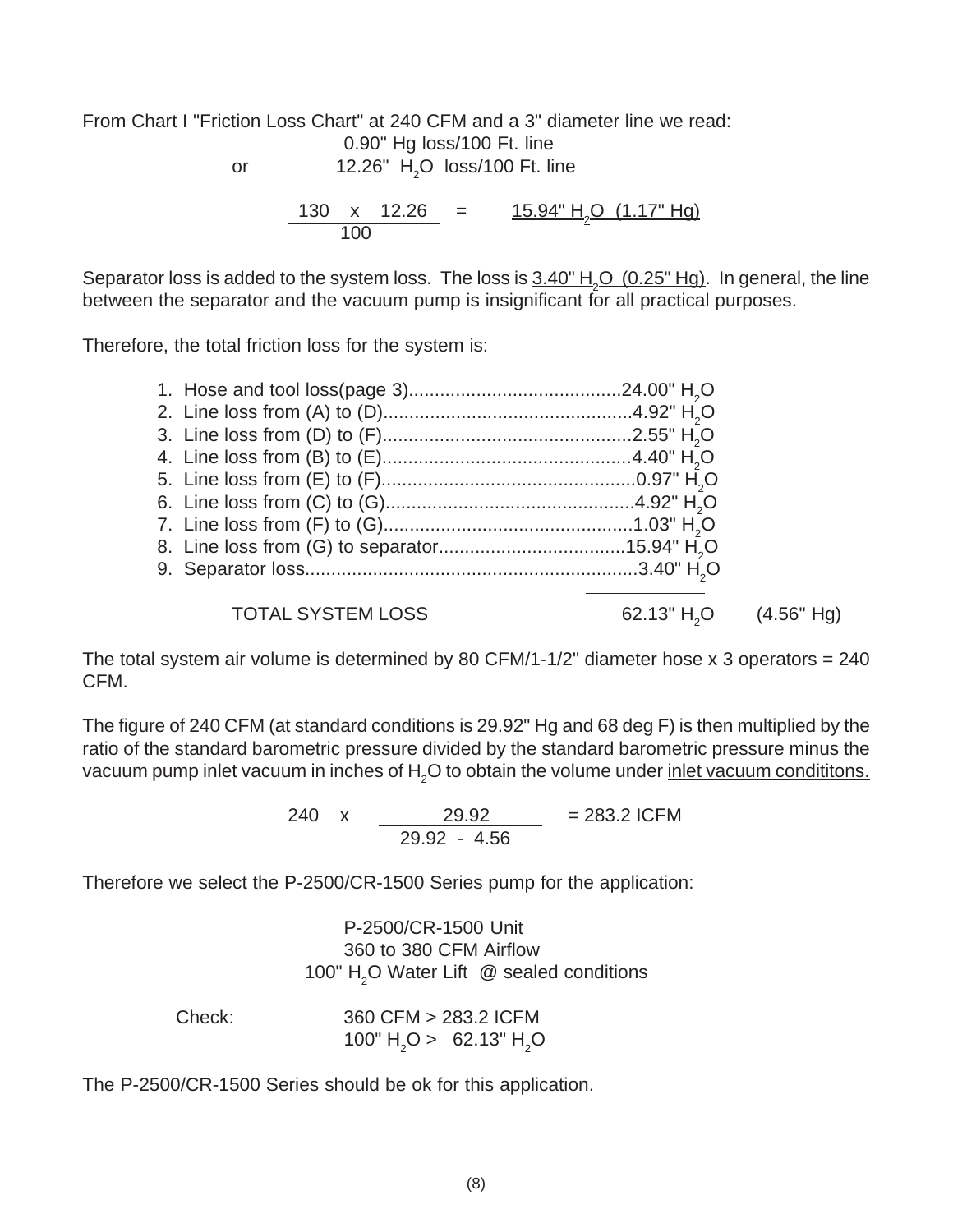#### **8. PIPING/TUBING INSTALLATIONS**

It is very important that care be taken in connecting all piping/tubing joints to insure an airtight system as air leaks will decrease the vacuum system efficiency.

#### **8a. ELEVATION INSTALLATIONS**

When a central vacuum system is to be installed at an elevation above sea level, corrections to the vacuum pump performance becomes necessary since the vacuum pump performance graphs and charts are based on standard sea level conditions.

Example - 7,000 Ft. elevation

Referring to our previous example, it was based on total air volume of 240 CFM/283.2 ICFM. For the adjusted barometric pressure of 23.1" Hg (7,000 Ft. elevation), see Chart II

| Air volume correction: | 240 CFM x |  | 29.92         | $= 387.3$ ICFM |
|------------------------|-----------|--|---------------|----------------|
|                        |           |  | $23.1 - 4.56$ |                |

Therefore the P-2500/CR-1500 Series may not work in this application since 387.3 ICFM > 360 CFM. You could in this case use two P-2500/CR-1500 Series units by splitting the system in two separate systems with no more than two operator per unit or use the smaller 1-1/4" hose which would allow three users and only one P-2500/CR-1500 Series unit.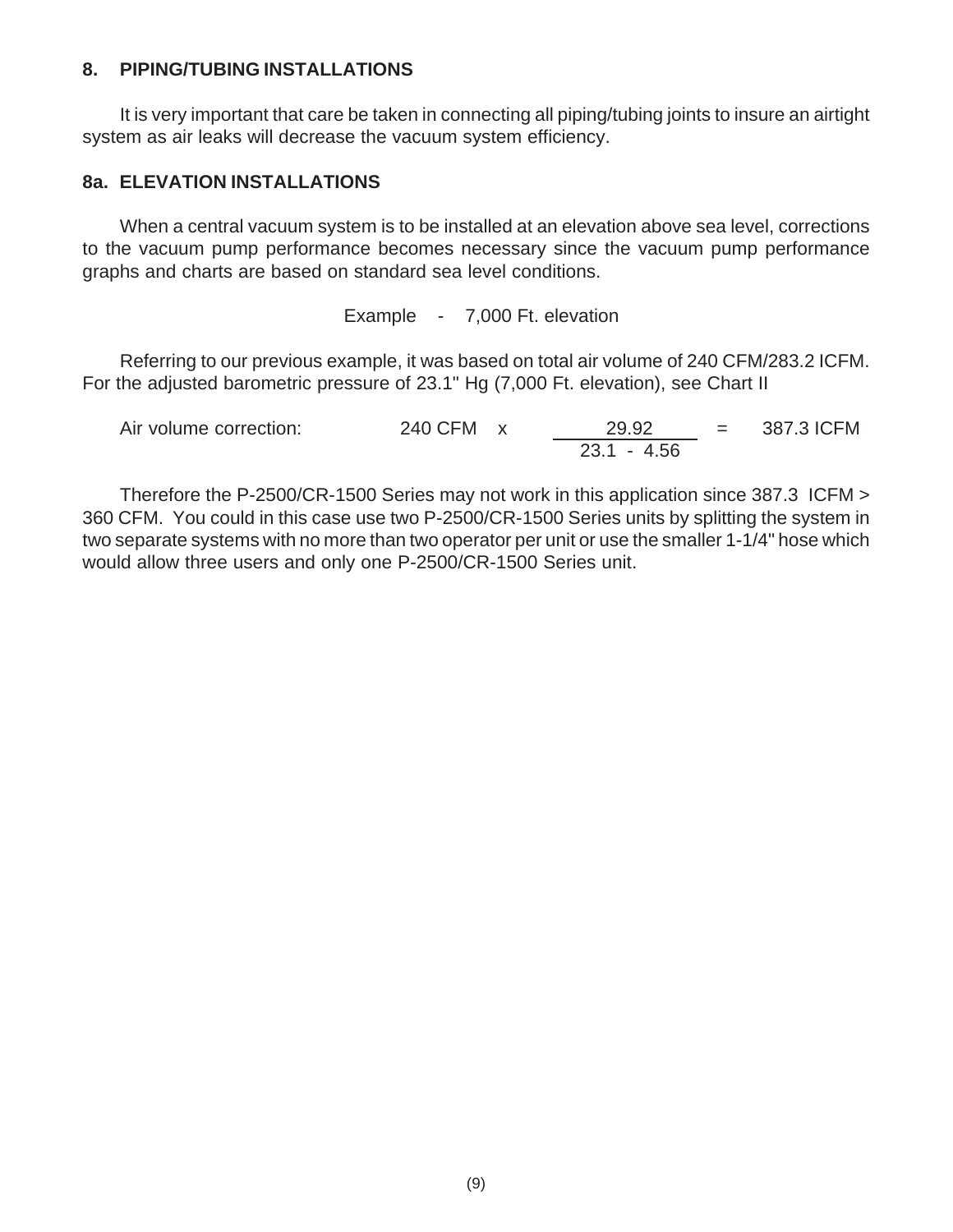## **FIGURE 1**  $(10)$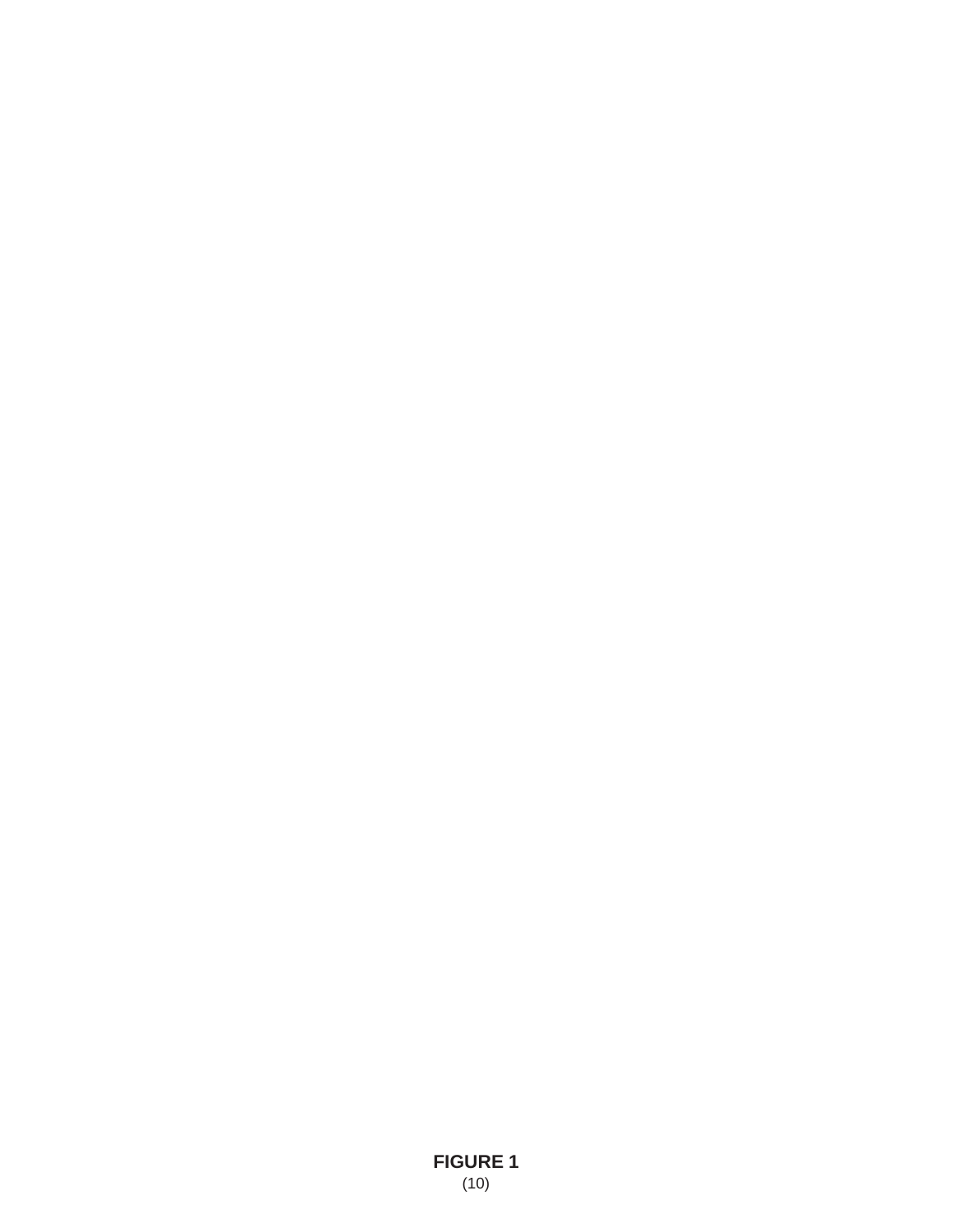**CHART I**  $(11)$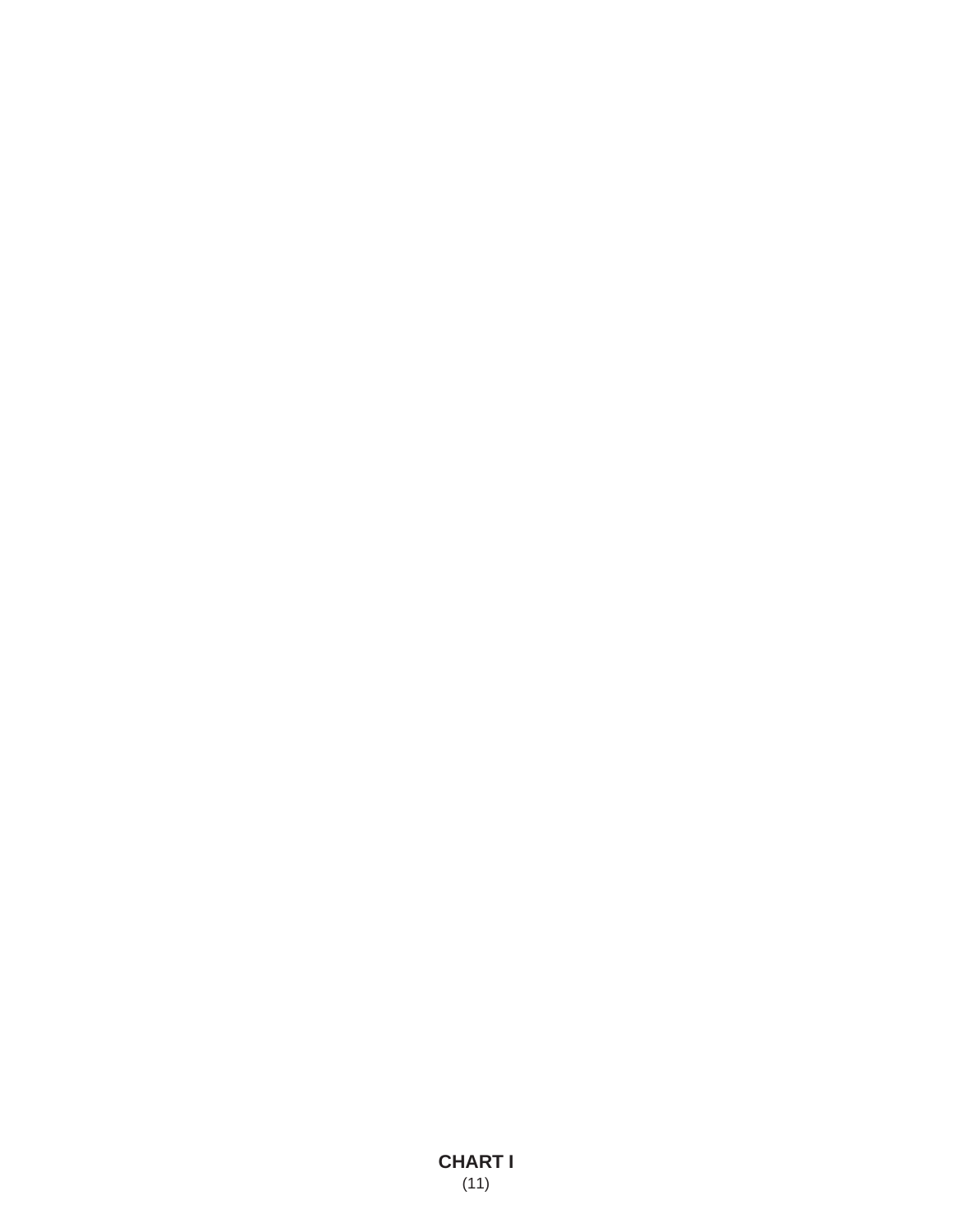# **TABLE I**

# Conveying Velocities in Dust Exhast System

| <b>Material</b>            | <b>Velocity Feet/Minute</b> |
|----------------------------|-----------------------------|
| Grain, Dust                | 2,000                       |
| Sawdust, Dry               | 2,000                       |
| Sawdust, Damp              | 3,000                       |
| Wood Shaving, Chips        | 3,000                       |
| Wood Hogging Material      | 4,000                       |
| Cotton                     | 2,000                       |
| Lint                       | 1,500                       |
| <b>Metal Grindings</b>     | 2,500 & Up                  |
| <b>Lead Dust</b>           | 5,000                       |
| <b>Fine Brass Turnings</b> | 4,000                       |
| <b>Pulverized Coal</b>     | 4,000                       |
| Sand Blasting              | 3,500 & Up                  |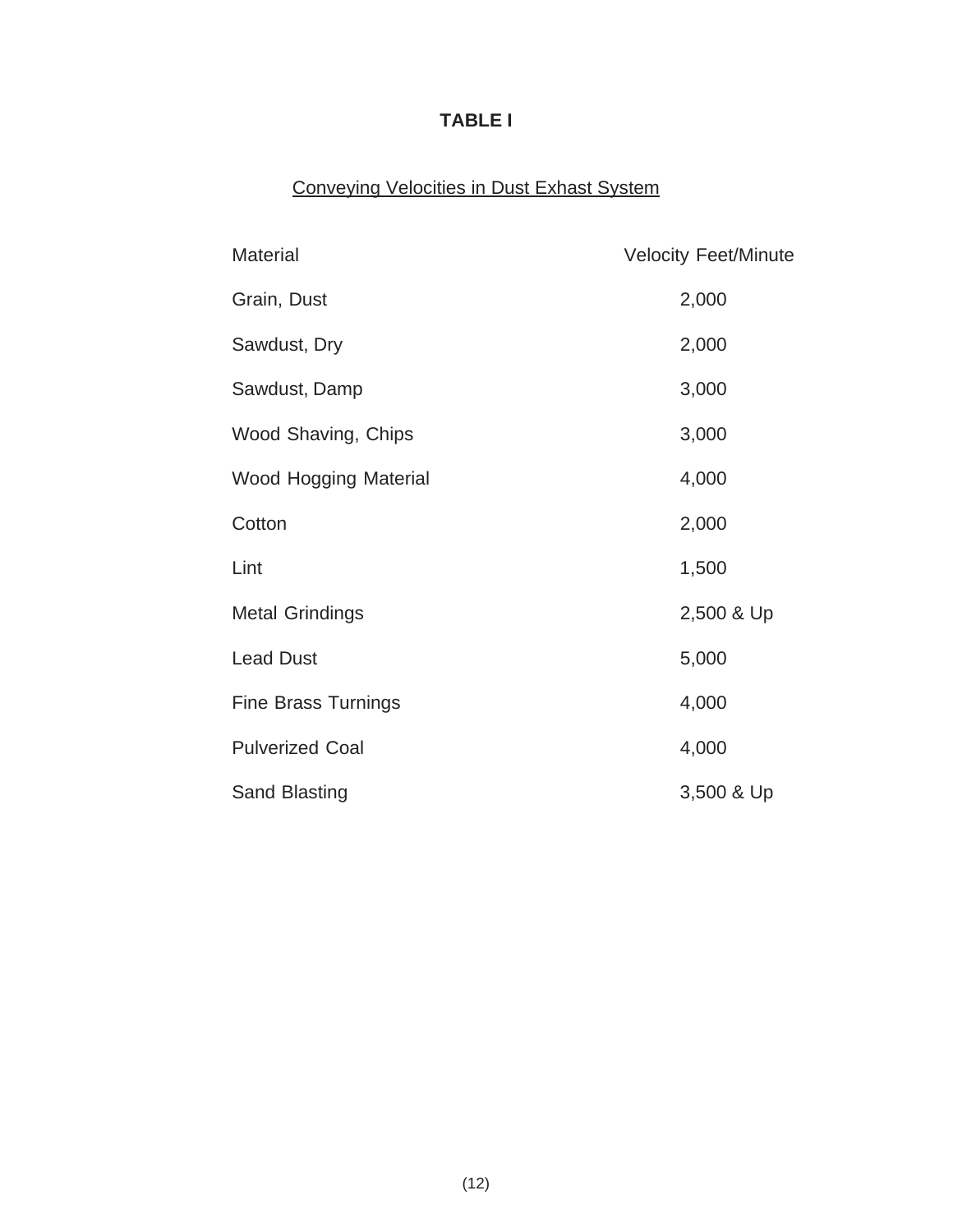#### STUDY BY DUTCH GOVERNMENT On Vacuuming Rates

Comparison of vacuuming rates for portable and central vacuums in square feet of office area cleaned per hour. Savings in annual cleaning costs for offices can quickly justify the cost of a central system.

|                                                                | Portable                                    | Central |
|----------------------------------------------------------------|---------------------------------------------|---------|
| Thorough Vacuuming 2,500 - 4,000 Sq. Ft. 3,150 - 4,800 Sq. Ft. |                                             |         |
| <b>Quick Vacuuming</b>                                         | 3,600 - 4,500 Sq. Ft. 4,800 - 6,000 Sq. Ft. |         |

Note: We plan systems based on a conservative vacuuming rate of 2000 square feet per hour.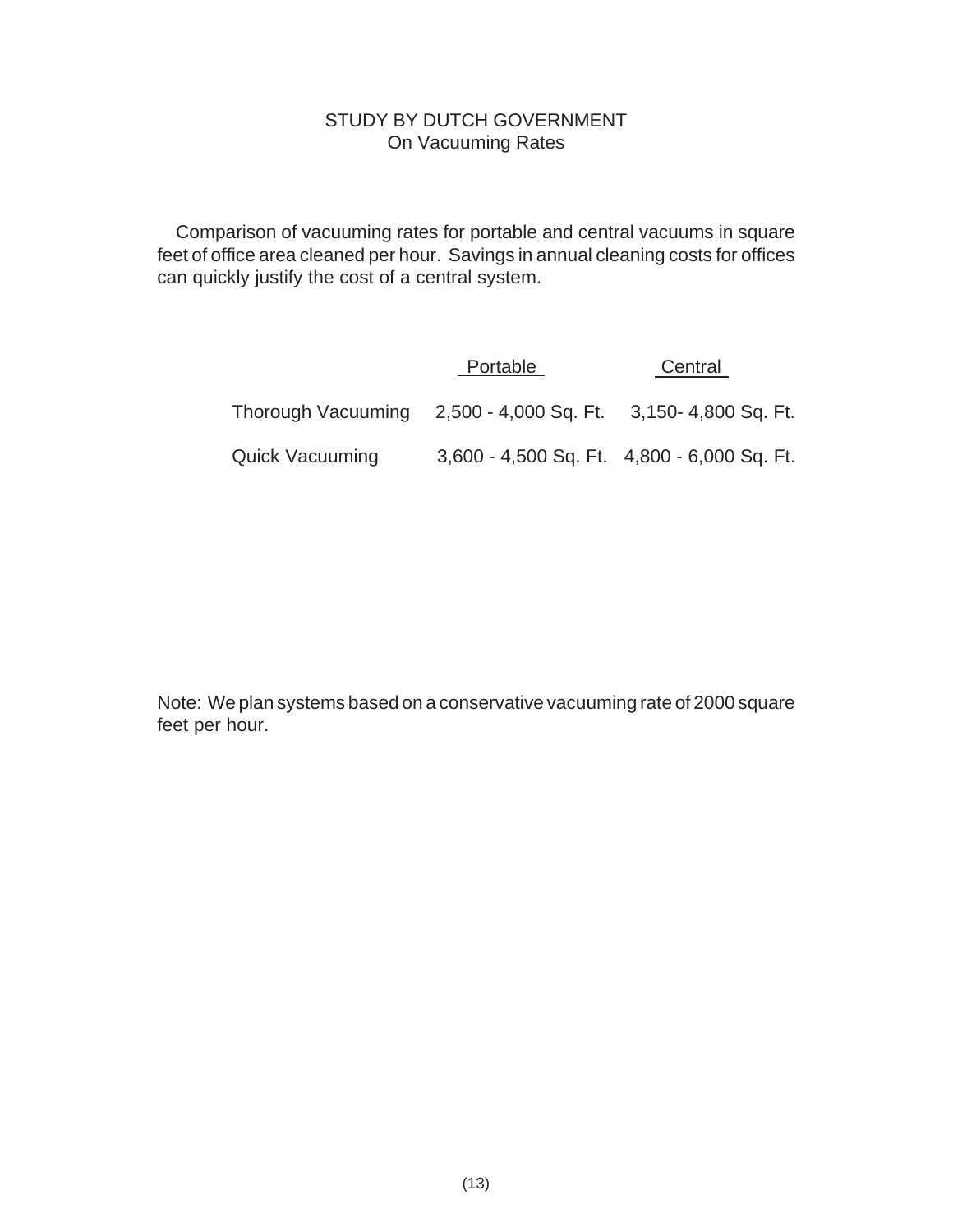# **CHART II**

# Average Absolute Atmospheric Pressure

| Altitude in Feet<br>reference to sea level | Inches of Mercury<br>("Hg) |
|--------------------------------------------|----------------------------|
| sea level 0                                | 29.92                      |
| $+ 500$                                    | 29.39                      |
| $+ 1,000$                                  | 28.87                      |
| $+ 1,500$                                  | 28.33                      |
| $+2,000$                                   | 27.82                      |
| $+3,000$                                   | 26.81                      |
| $+4,000$                                   | 25.85                      |
| $+ 5,000$                                  | 24.90                      |
| $+ 6,000$                                  | 23.98                      |
| $+ 7,000$                                  | 23.10                      |
| $+ 8,000$                                  | 22.22                      |
| $+9,000$                                   | 21.39                      |
| $+10,000$                                  | 20.58                      |